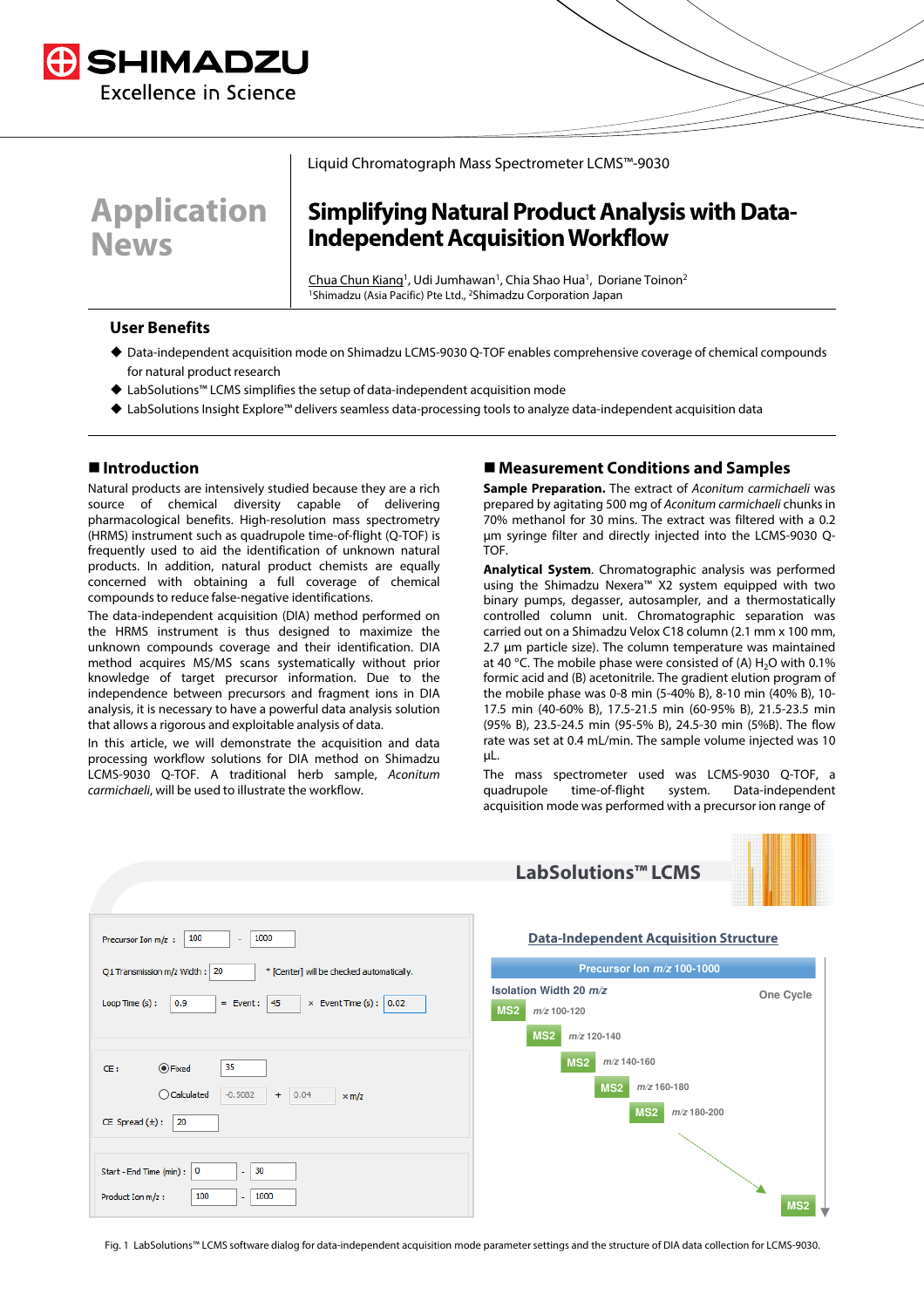## **LabSolutions Insight Explore™**





**Analyze**

#### • **Deconvolution**

- The **Analyze** tool automatically performs component detection and MS/MS deconvolution
- Fragment ions are correlated to their respective precursor ions

#### • **Suspect Screening**

 Screening against a target list enables quick detection of suspected targets



**Formula Predictor**

### • **Isotope Pattern**

- The **Formula Predictor** tool provides scores as a metric to shortlist the correct chemical formula for unknown compounds
- Mirror plot displaying acquired and theoretical isotopic patterns provides fast visual confirmation









#### • **Local Library Search**

 The **Library Search** tool enables matching of MS/MS spectrum local libraries for seamless identification of unknown compounds

**Search**



**Assign**

#### • **Public Library Search**

 The **Assign** tool enables searching and scoring against public libraries such as PubChem and ChemSpider

## • **In-silico Fragmentation**

 Assign scores are provided based on in-silico fragmentation analysis on the MOL files automatically retrieved from public libraries to help analysts annotate unknown compounds